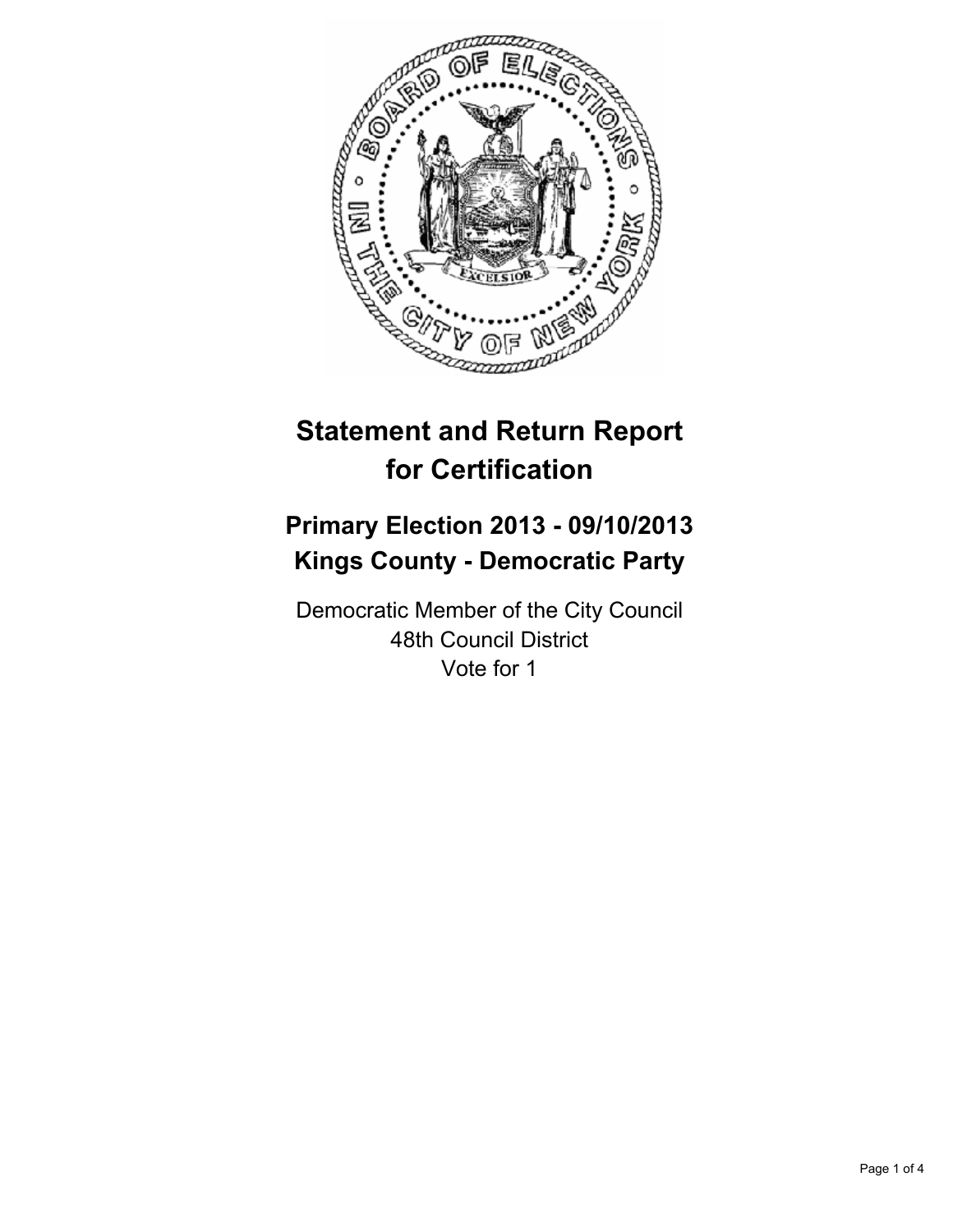

## **Assembly District 41**

| <b>EMERGENCY</b>        | 59    |
|-------------------------|-------|
| ABSENTEE/MILITARY       | 131   |
| <b>FEDERAL</b>          | 0     |
| SPECIAL PRESIDENTIAL    | 0     |
| <b>AFFIDAVIT</b>        | 24    |
| NATRAJ S. BHUSHAN       | 96    |
| <b>CHAIM M. DEUTSCH</b> | 1,375 |
| ARI KAGAN               | 829   |
| <b>IGOR OBERMAN</b>     | 402   |
| THERESA R. SCAVO        | 668   |
| <b>Total Votes</b>      | 3,370 |

## **Assembly District 42**

| <b>EMERGENCY</b>        | 0   |
|-------------------------|-----|
| ABSENTEE/MILITARY       | 17  |
| <b>FEDERAL</b>          | 0   |
| SPECIAL PRESIDENTIAL    | 0   |
| AFFIDAVIT               | 6   |
| NATRAJ S. BHUSHAN       | 4   |
| <b>CHAIM M. DEUTSCH</b> | 220 |
| ARI KAGAN               | 31  |
| <b>IGOR OBERMAN</b>     | 14  |
| THERESA R. SCAVO        | 22  |
| <b>Total Votes</b>      | 291 |

**Assembly District 45**

| <b>EMERGENCY</b>        | 5     |
|-------------------------|-------|
| ABSENTEE/MILITARY       | 165   |
| <b>FEDERAL</b>          | 0     |
| SPECIAL PRESIDENTIAL    | 0     |
| <b>AFFIDAVIT</b>        | 51    |
| NATRAJ S. BHUSHAN       | 124   |
| <b>CHAIM M. DEUTSCH</b> | 1,396 |
| ARI KAGAN               | 1,230 |
| <b>IGOR OBERMAN</b>     | 485   |
| THERESA R. SCAVO        | 857   |
| <b>Total Votes</b>      | 4.092 |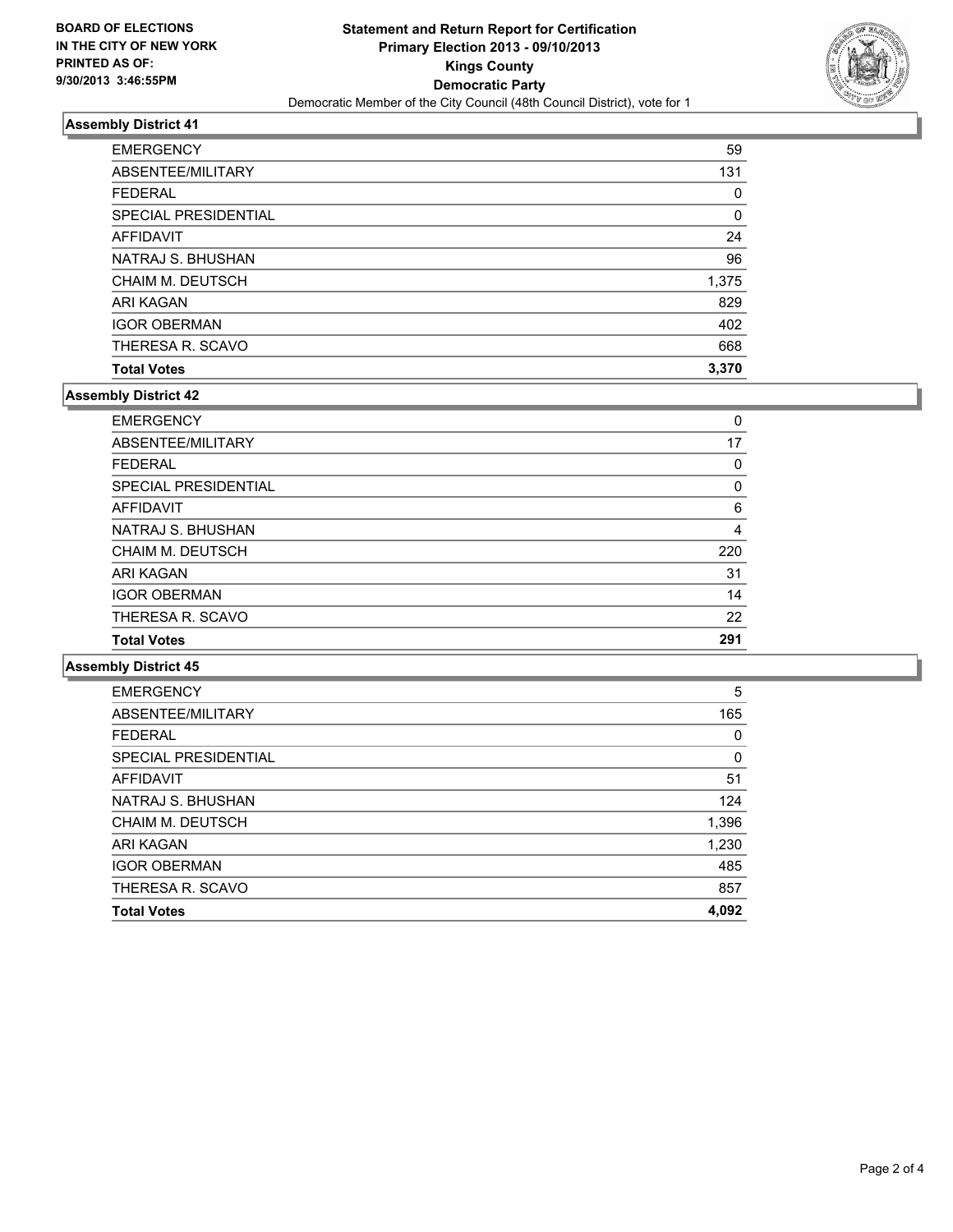

### **Assembly District 46**

| <b>EMERGENCY</b>        | 53    |
|-------------------------|-------|
| ABSENTEE/MILITARY       | 45    |
| <b>FEDERAL</b>          | 0     |
| SPECIAL PRESIDENTIAL    | 0     |
| <b>AFFIDAVIT</b>        | 10    |
| NATRAJ S. BHUSHAN       | 11    |
| <b>CHAIM M. DEUTSCH</b> | 209   |
| ARI KAGAN               | 784   |
| <b>IGOR OBERMAN</b>     | 422   |
| THERESA R. SCAVO        | 167   |
| <b>Total Votes</b>      | 1,593 |

### **Assembly District 48**

| <b>Total Votes</b>      | 176 |
|-------------------------|-----|
| THERESA R. SCAVO        | 15  |
| <b>IGOR OBERMAN</b>     | 12  |
| ARI KAGAN               | 32  |
| <b>CHAIM M. DEUTSCH</b> | 113 |
| NATRAJ S. BHUSHAN       | 4   |
| AFFIDAVIT               | 4   |
| SPECIAL PRESIDENTIAL    | 0   |
| <b>FEDERAL</b>          | 0   |
| ABSENTEE/MILITARY       | 6   |
| <b>EMERGENCY</b>        | 29  |

**Assembly District 59**

| <b>Total Votes</b>   | 20 |
|----------------------|----|
| THERESA R. SCAVO     | 6  |
| <b>IGOR OBERMAN</b>  | 3  |
| ARI KAGAN            | 6  |
| CHAIM M. DEUTSCH     | 4  |
| NATRAJ S. BHUSHAN    |    |
| AFFIDAVIT            | 0  |
| SPECIAL PRESIDENTIAL | 0  |
| <b>FEDERAL</b>       | 0  |
| ABSENTEE/MILITARY    | 27 |
| <b>EMERGENCY</b>     | 0  |